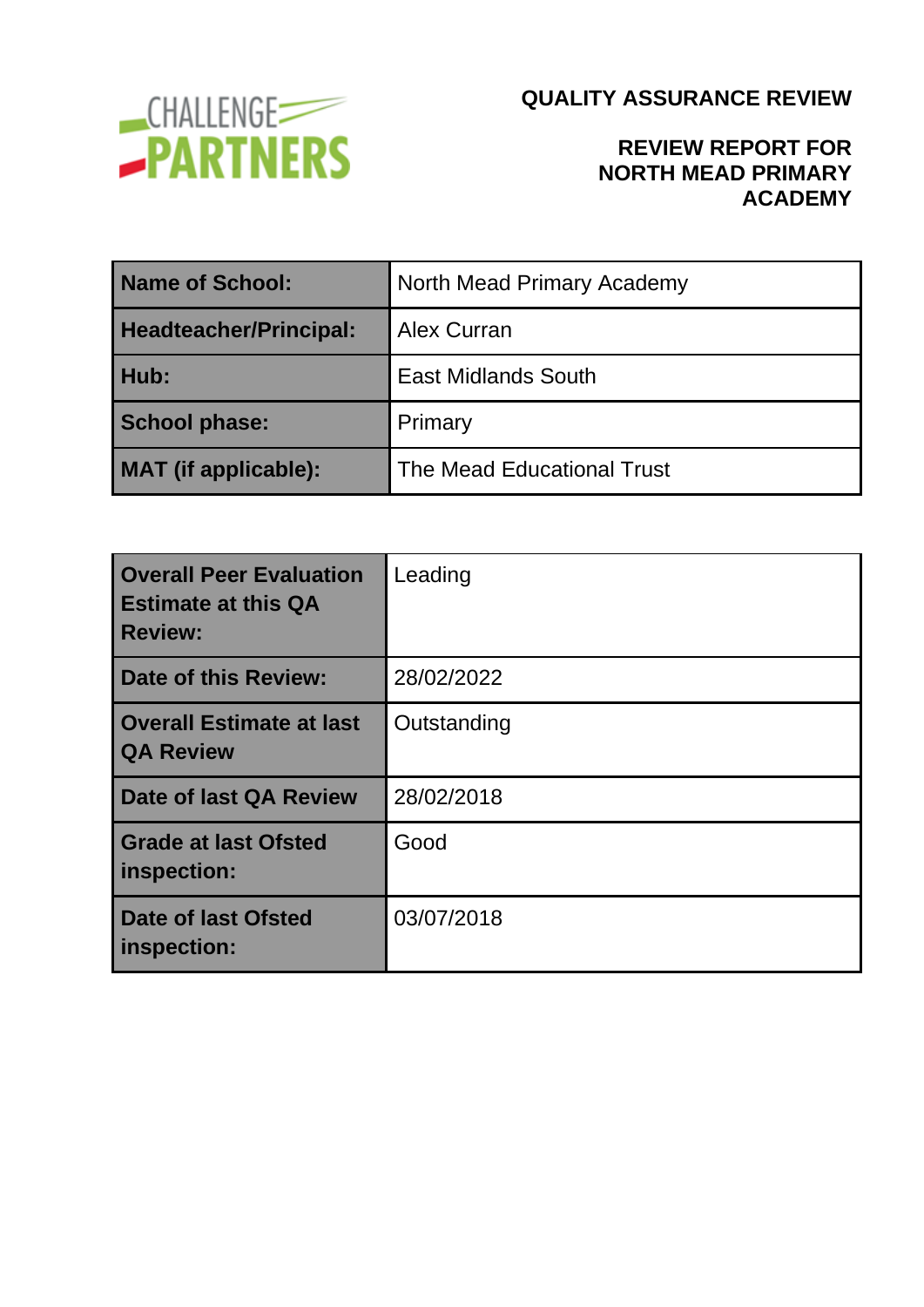

## **REVIEW REPORT FOR NORTH MEAD PRIMARY ACADEMY**

#### **Quality Assurance Review**

The review team, comprising host school leaders and visiting reviewers, agree that evidence indicates these areas are evaluated as follows:

| Leadership at all levels                         | Leading |
|--------------------------------------------------|---------|
| <b>Quality of provision and outcomes</b> Leading |         |

**AND**

**Quality of provision and outcomes for disadvantaged pupils and pupils with additional needs**

| Area of excellence                                        | Accredited                                                                                                                                           |
|-----------------------------------------------------------|------------------------------------------------------------------------------------------------------------------------------------------------------|
| <b>Previously accredited valid areas</b><br>of excellence | Creating a child centred, bespoke<br>curriculum for schools with a high<br>level of deprivation and/or EAL,<br>28/02/2018<br>Early Years, 07/03/2017 |
| <b>Overall peer evaluation estimate</b>                   | Leading                                                                                                                                              |
|                                                           |                                                                                                                                                      |

*The Quality Assurance Review estimates are not equivalent to Ofsted grades. The QA Review uses a different framework to Ofsted and the review is developmental not judgmental.*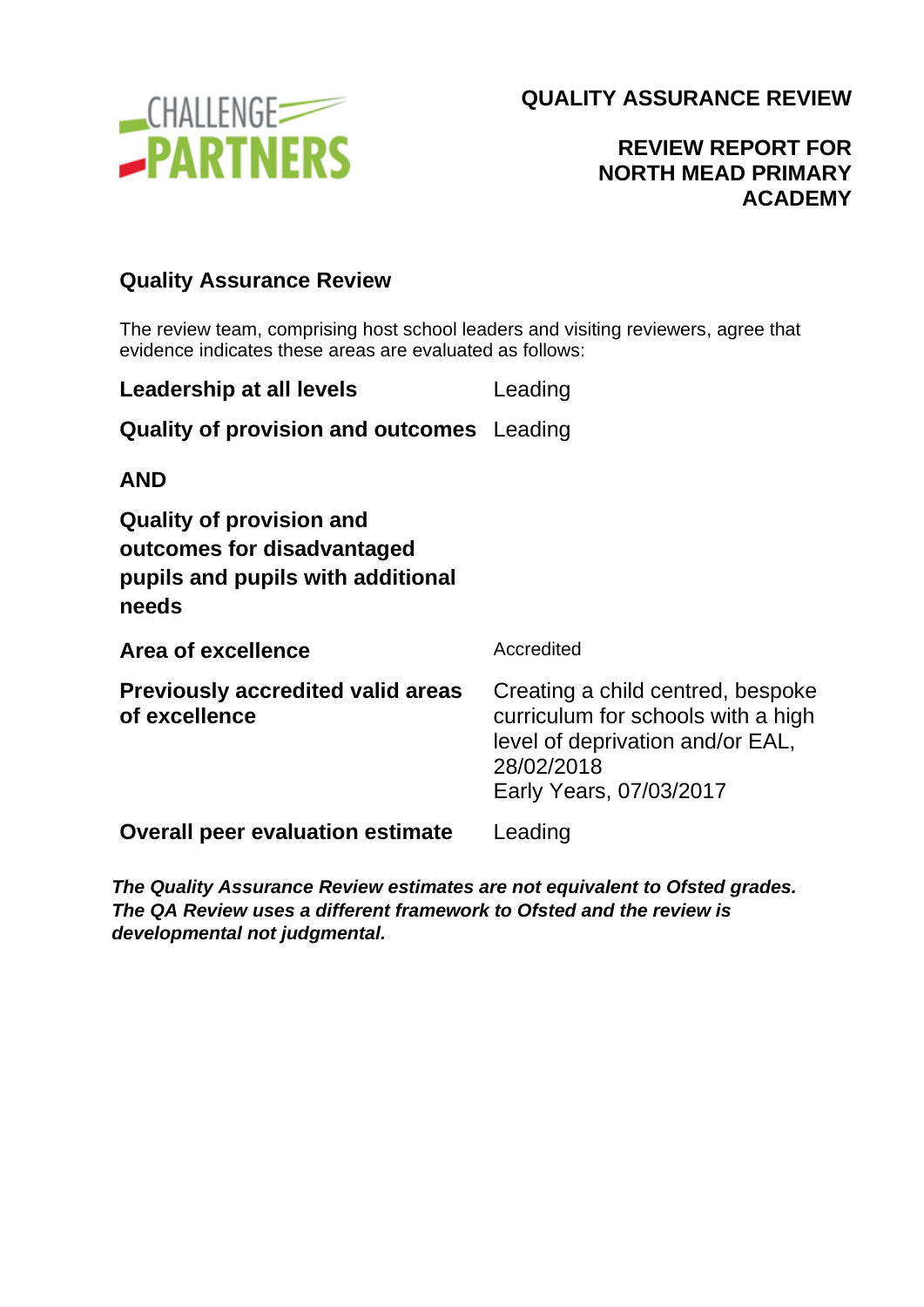

**REVIEW REPORT FOR NORTH MEAD PRIMARY ACADEMY**

### **1. Context and character of the school**

North Mead is a larger-than-average primary school. It caters for pupils aged between three and eleven. Currently, there are 446 pupils attending. This means that the setting is full for the first time in its history.

The early years consists of a morning part-time Nursery and two full time Reception classes. In each of the other year groups there are two classes. Two members of staff are early career teachers.

The proportion of disadvantaged pupils is approximately 40%, which is well above the national average. North Mead serves a locality of high deprivation. Pupils speak a total of 28 different languages at home. Mobility in and out of year groups at non-standard times is high. White European and Indian pupils represent the largest ethnic groups. Approximately one pupil in every ten has a special educational need and/or disability (SEND).

The bespoke curriculum is influenced by the locality, including the nature of disadvantage. For example, the values 'CARE CARE' (character, aspiration, relationships, equity, community, accessible, results, enriched) and the '6Rs' learning behaviours are evident around the school and in day-to-day teaching and learning.

### **2.1 Leadership at all levels - What went well**

- Senior leaders and governors, together with subject and phase leaders, work harmoniously to support North Mead pupils and their families. All leaders are committed to the school. This is evident through the academic excellence all staff strive for and the drive to ensure that all families benefit from health and wellbeing provision. Leaders have created a bespoke curriculum offer that benefits the North Mead pupils very effectively.
- Pupils demonstrate excellent attitudes to learning. This is owing to leaders' work in developing a holistic approach to character education. An example of this is the 6Rs 'character muscles' (with pupils being ready, responsible, resourceful, resilient, reflective and willing to be risk takers). This development over recent years has led to pupils both accessing the curriculum offer and thriving in their studies.
- Senior leaders have ensured that the right staff are in the right leadership posts. This is seen in the way that subject leaders show passion for their responsibilities, being willing to learn themselves. An example is their desire to gain recognised accreditations, such as the national professional qualification for senior leaders. In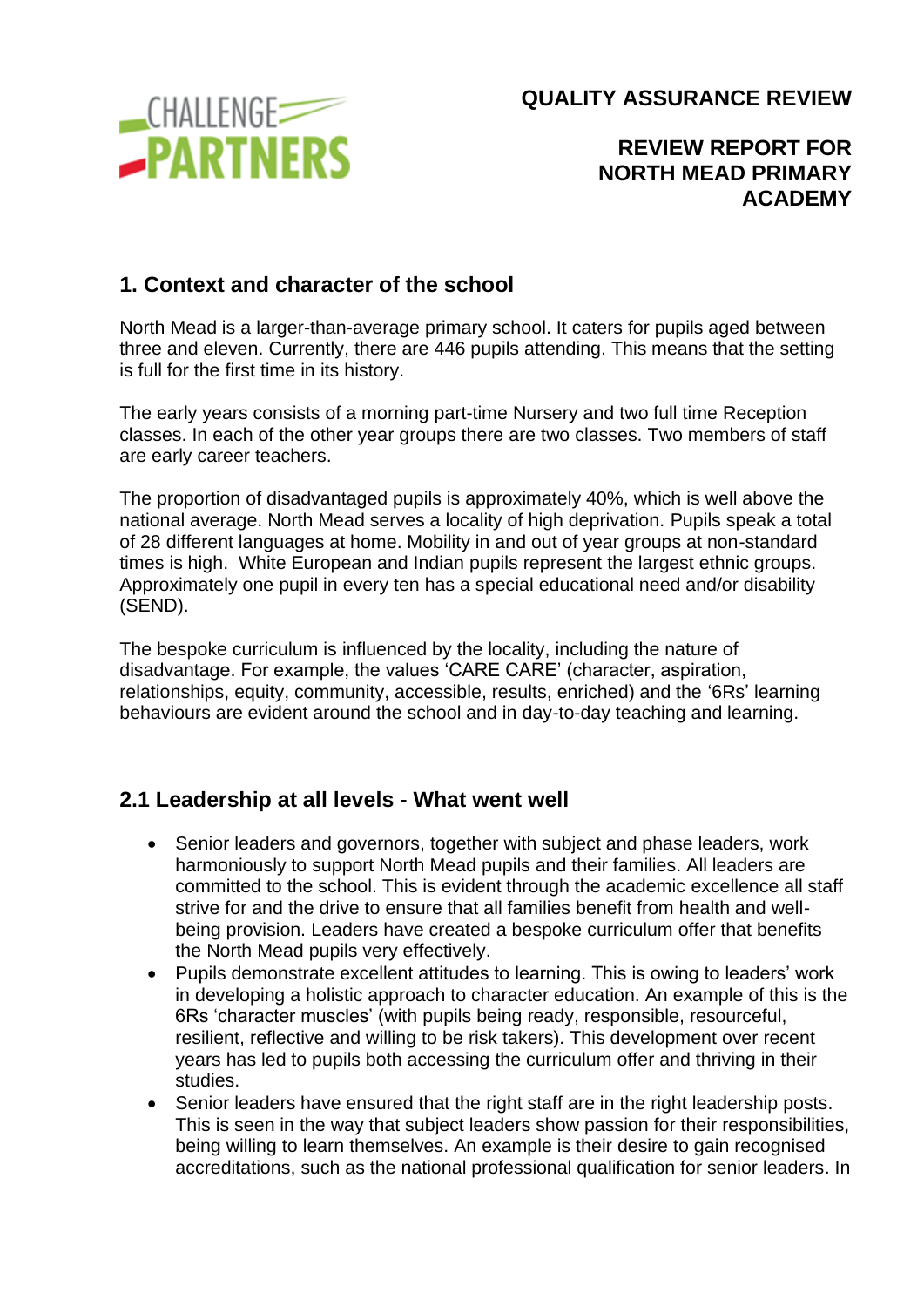

### **REVIEW REPORT FOR NORTH MEAD PRIMARY ACADEMY**

order to empower subject leaders, senior colleagues model well, including how to monitor provision effectively. Further, frequent personal development reviews include a focus on leadership aspects.

- Leaders and governors have considered the curriculum carefully, grounding their thinking in how pupils can thrive in their learning. Pupils have achieved strong academic outcomes in recent years. This is in part owing to how leaders ensure that all pupils gain important first-hand experiences, such as visiting a theatre. This means that when pupils are required to talk or write about such things, they can refer to their experiences and draw on what they remember. Such provision also supports pupils in acquiring and securing a broad vocabulary.
- Leaders know what pupils need in order to become fluent readers, writers and mathematicians. In English, for example, leaders have created a comprehension progression map. Each year group uses this to ensure that pupils build on previously taught skills slowly and securely. This results in pupils being better able to infer and give opinions. In mathematics, leaders have worked with teachers to devise sequences of learning that enable pupils to develop better conceptual understanding.
- Early reading is prioritised. Consequently, leaders recognise the importance of phonics and matching books with each pupil's competence in decoding words accurately. Working with teaching colleagues, leaders know which pupils are vulnerable in this respect. A range of specific strategies can be drawn upon to support pupils, including those new to the English language, to catch up quickly. Reading underpins the curriculum offer.
- Leaders understand the importance of being aware of and supporting all staff to enjoy a healthy work life balance, with mental health and well-being central to this. A 'no fads, common sense' approach is adopted which means that topical themes which lack benefit to North Mead are not considered. As a result, professional development is carefully selected to support school improvement priorities and staff development needs. Staff are further supported via frequent line management meetings, where staff can voice concerns and be subsequently supported.

## **2.2 Leadership at all levels - Even better if…**

…leaders considered how they might further strengthen their monitoring and evaluation, for example, by tracking a sample of pupils through a unit of study.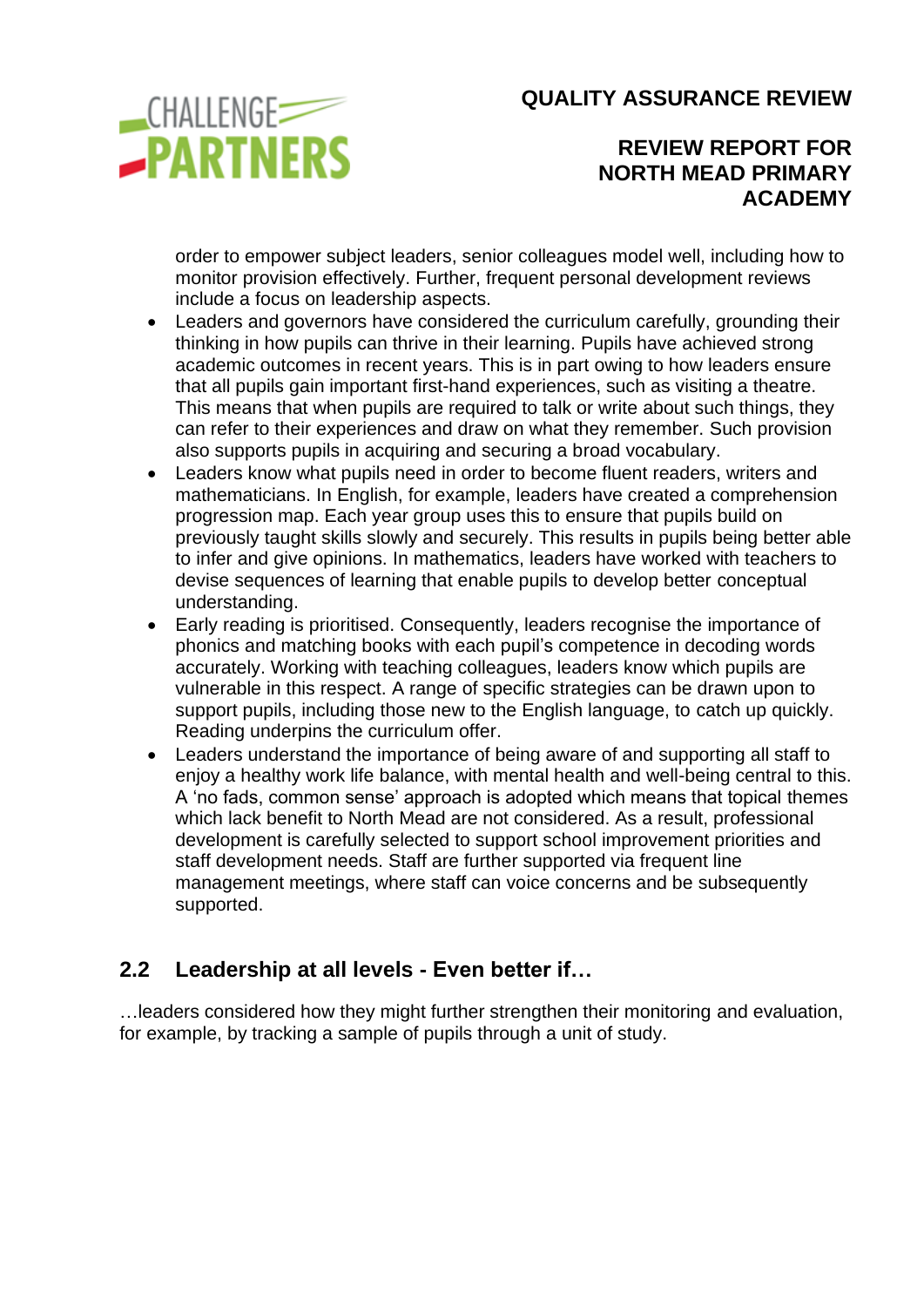

**REVIEW REPORT FOR NORTH MEAD PRIMARY ACADEMY**

### **3.1 Quality of provision and outcomes - What went well**

- Pupils co-operate and collaborate effectively in lessons. These attributes are evident in range of subjects. Subsequently, pupils share ideas and build knowledge collectively, which in turn supports them in developing independent opinions. This is a direct outcome from the character development work, pioneered a few years ago.
- Pupils are able to articulate their learning well. One pupil stated, 'I feel more confident reading and answering questions'. This is testament to the impact of the current drive to support pupils in retrieving previously taught skills and knowledge.
- High quality provision is embedded. Staff and pupils know what is expected in terms of routines. Subject planning and subsequent pedagogy are securely in place. This means that teaching staff do not have their own working memory overloaded in lessons. Consequently, they are able to think about how best to support pupils when misconceptions arise.
- All staff recognise the importance of oracy in the curriculum. Staff are skilled and show this through asking well-considered questions of pupils. This leads to pupils being required to think carefully about their replies. Pupils are well supported in developing their own language techniques as they rehearse frequently.
- Pupils benefit from reading and listening to quality, challenging class texts. These books present pupils with progressively more complex language features. Together with genre which challenges stereotyping, this enables pupils to develop character well.
- Positive, trusting relationships– between staff and pupils and between pupils themselves– are evident at North Mead. Children in the early years listened to staff and each other in order to build with bricks, willing and confident to take risks to see what might happen. These relationships promote a safe place in which learning can flourish.
- Pupils are well supported in their learning by teachers and support staff. Staff know when it is best to intervene in learning and when to leave pupils alone. The effective balance struck helps pupils become independent learners which stands them in good stead as they use their acquired understanding to tackle unfamiliar tasks.
- Staff have created learning environments in which pupils can easily draw on information. Working walls and knowledge organisers contain pertinent vocabulary and knowledge which pupils need to acquire in order to gain a secure understanding of the topics being studied. These devices enable pupils to overlearn pivotal aspects of study which leads to these aspects becoming embedded in pupils' long-term memory.
- Staff use a range of teaching strategies to help pupils secure subject specific knowledge. In a mathematics lesson, for example, the teacher modelled how pupils could use vocabulary (such as 'vertices) in sentences to convey their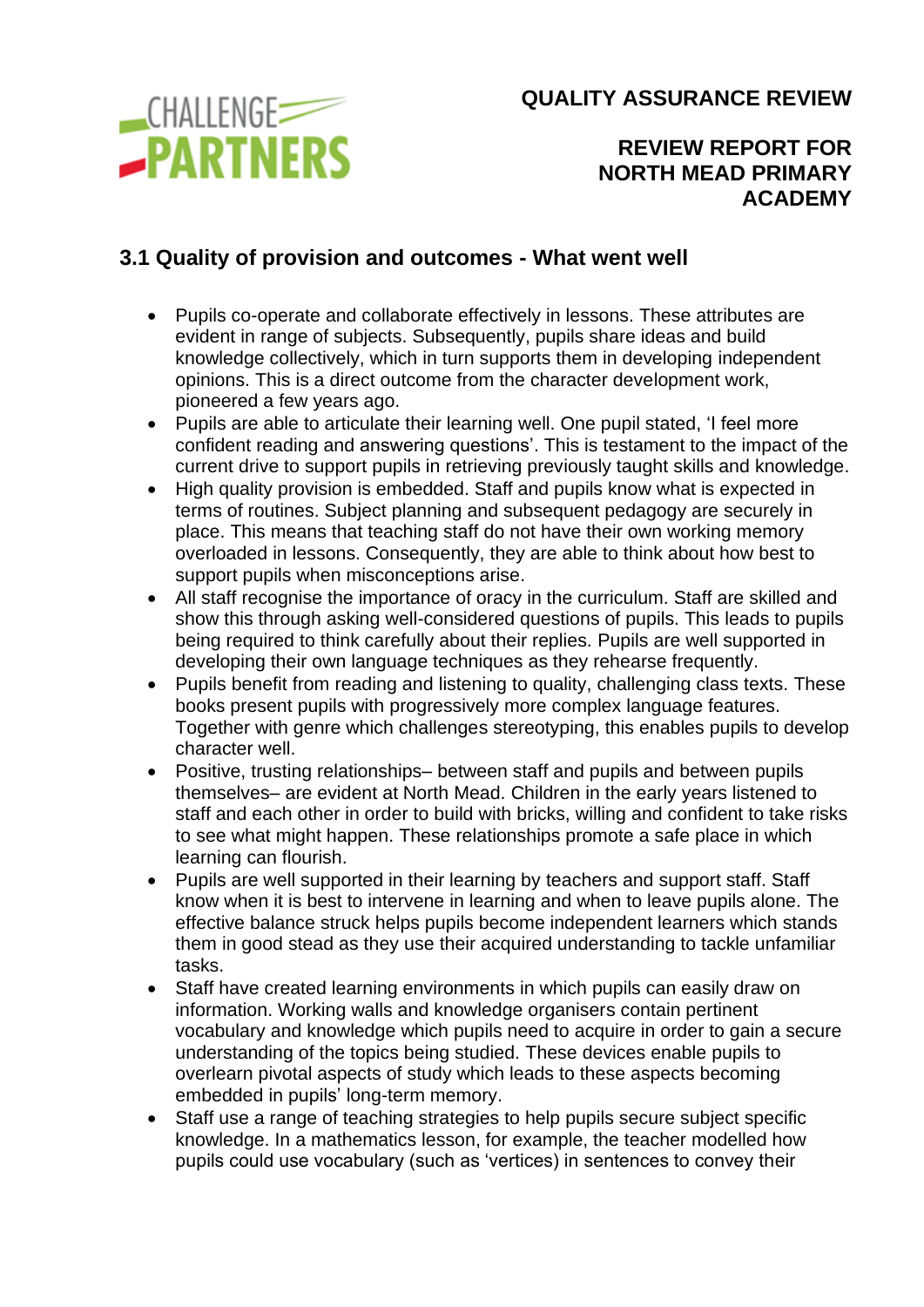

#### **REVIEW REPORT FOR NORTH MEAD PRIMARY ACADEMY**

understanding of shape. Such accuracy meant that pupils could convey their understanding clearly to staff.

• Pupils receive a balanced, relevant and contextualised curriculum. Staff understand the importance and value of each subject and, further, how learning in each subject connects with learning in others. Consequently, staff ensure that all pupils learn the full range of national curriculum subjects.

# **3.2 Quality of provision and outcomes - Even better if…**

…staff in the early years reflected on the purpose of activities presented and then engaged with children appropriately.

…teachers frequently articulated to pupils why they are learning what they are learning now, in order to deepen pupils' understanding of how it will help them secure desired end points.

## **4.1 Quality of provision and outcomes for disadvantaged pupils and pupils with additional needs - What went well**

- During lockdown periods, leaders and staff ensured that pupils and families had the support and resources needed to enable pupils to learn well. Provision during these turbulent times was very well thought through. Consequently, pupils continued to progress well with their studies. Leaders have reflected and are now well placed to support pupils again should remote learning be required.
- Leaders and staff have developed a range of effective provision over the past two years. For example, electronic books as well as those presented in traditional formats, have enabled pupils to read often. This benefits all pupils, notably those with additional needs, both in their learning at home and also at school.
- Staff use fit-for-purpose assessment processes, for both core and foundation subjects, to help evaluate how well pupils with SEND access and progress through the curriculum. Leaders support staff in their understanding of this by connecting assessment information with other monitoring such as work scrutiny and talking with pupils. Thus, subsequent decision-making about how best to support pupils is based on robust evidence.
- The SEND co-ordinator supports subject leaders well. This results in each subject leader checking that pupils with SEND receive effective adaptation to their curriculum offer. Pupils with SEND enjoy the same immersive learning experiences as their classmates.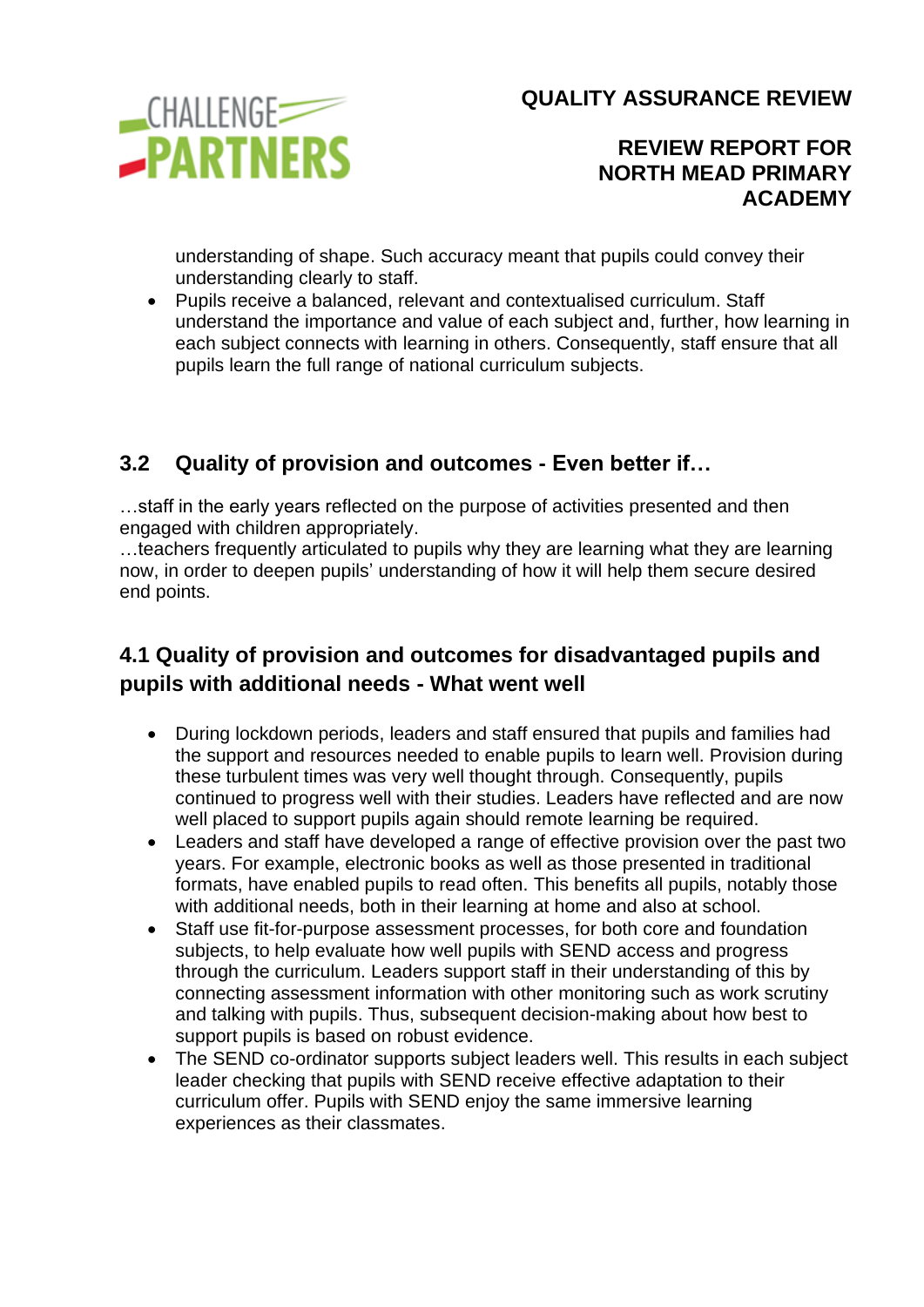

**REVIEW REPORT FOR NORTH MEAD PRIMARY ACADEMY**

# **4.2 Quality of provision and outcomes for disadvantaged pupils and pupils with additional needs - Even better if…**

…leaders further developed individual pupil case studies to help staff reflect on, and learn from, provision for pupils with SEND.

## **5. Area of Excellence**

An equitable approach to the curriculum and beyond

#### **Accredited**

## **5.1 Why has this area been identified as a strength? What actions has the school taken to establish expertise in this area?**

- North Mead leaders have tailored the curriculum and wider work to the specific needs of the pupils and community. The impact that it has had on the school has been transformational. Pupils have gone from having low aspirations, a passive attitude towards learning, showing low level disruption and having a very closed experience of the wider world to pupils who are highly engaged, achieve high outcomes, demonstrate meaningful relationships, and experience a wide range of enrichment activities. It is distinctive because it is carefully matched to the community, but the model could be adapted to different schools and contexts.
- Through the character and enrichment approach, staff have given pupils the learning behaviours and experiences to access a rich and varied curriculum, as active participants in their learning. The foundation of this is meaningful relationships with others, understanding the similarities and differences amongst people as citizens of Leicester, Britain and the world today. As a result, there are reduced notable behaviour incidents from daily occurrences to a rarity.
- To achieve this, leaders have targeted funding to enhance the curriculum and the talents of the pupils. All enrichment activities (trips, visitors, clubs, sports events etc.) are free to all pupils – this is because these form the basis of the exciting curriculum. One of the vision and value statements is equity – staff give pupils and families what they need rather than have blanket policies. This varies widely and includes help in completing forms, making appointments, furnishing houses, completing right to remain applications and accessing clothing, food and vouchers. This equitable approach extends into policies, such as behaviour, which identifies and provides a different approach for 'Plan B' children. This caring method ensures that staff have a good knowledge of the community and its needs as well as accurately pinpointing any barriers to learning. This was particularly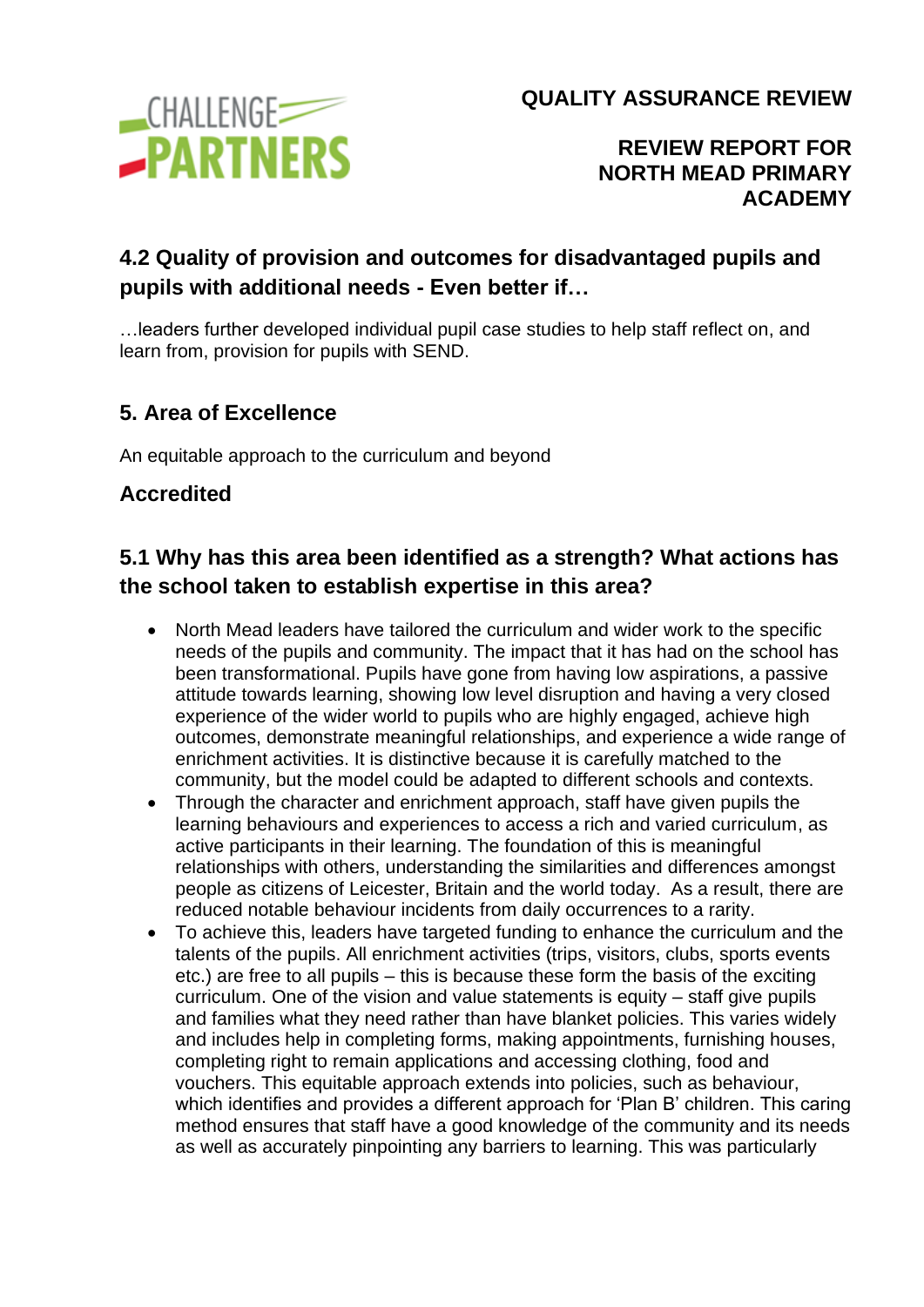

### **REVIEW REPORT FOR NORTH MEAD PRIMARY ACADEMY**

evident throughout the two school lockdown periods and the development of the blended learning offer.

• The impact of the approach is shown through the consistently high end of key stage assessments, particularly the progress that pupils make (which has been recognised in letters from the DfE). This alongside the development of character and relationship skills, means that pupils are in an excellent position for their next phase of education and life beyond school. A further positive impact has been the increase in the number of children on roll. North Mead has gone from having low numbers and being a last choice, to a school with a waiting list in nearly all year groups. This is due to the changed reputation in the local area and is a particular achievement this year when many schools in the city have struggled with the impact of a low birth rate.

### **5.2 What evidence is there of the impact on pupils' outcomes?**

North Mead leaders present a range of evidence to show impact. This includes:

- End of Key Stage attainment and progress data in all core subjects.
- Behavioural and exclusion information.
- Attendance information.
- Case studies.
- Parent and visitor testimonials.

# **5.3 What is the name, job title and email address of the staff lead in this area?**

Ben Burpitt Head of school bburpitt@north-tmet.uk

### **6. What additional support would the school like from the Challenge Partners network, either locally or nationally?**

Leaders would welcome information from other schools to help them develop provision for pupils from Eastern Europe, particularly in respect of attendance.